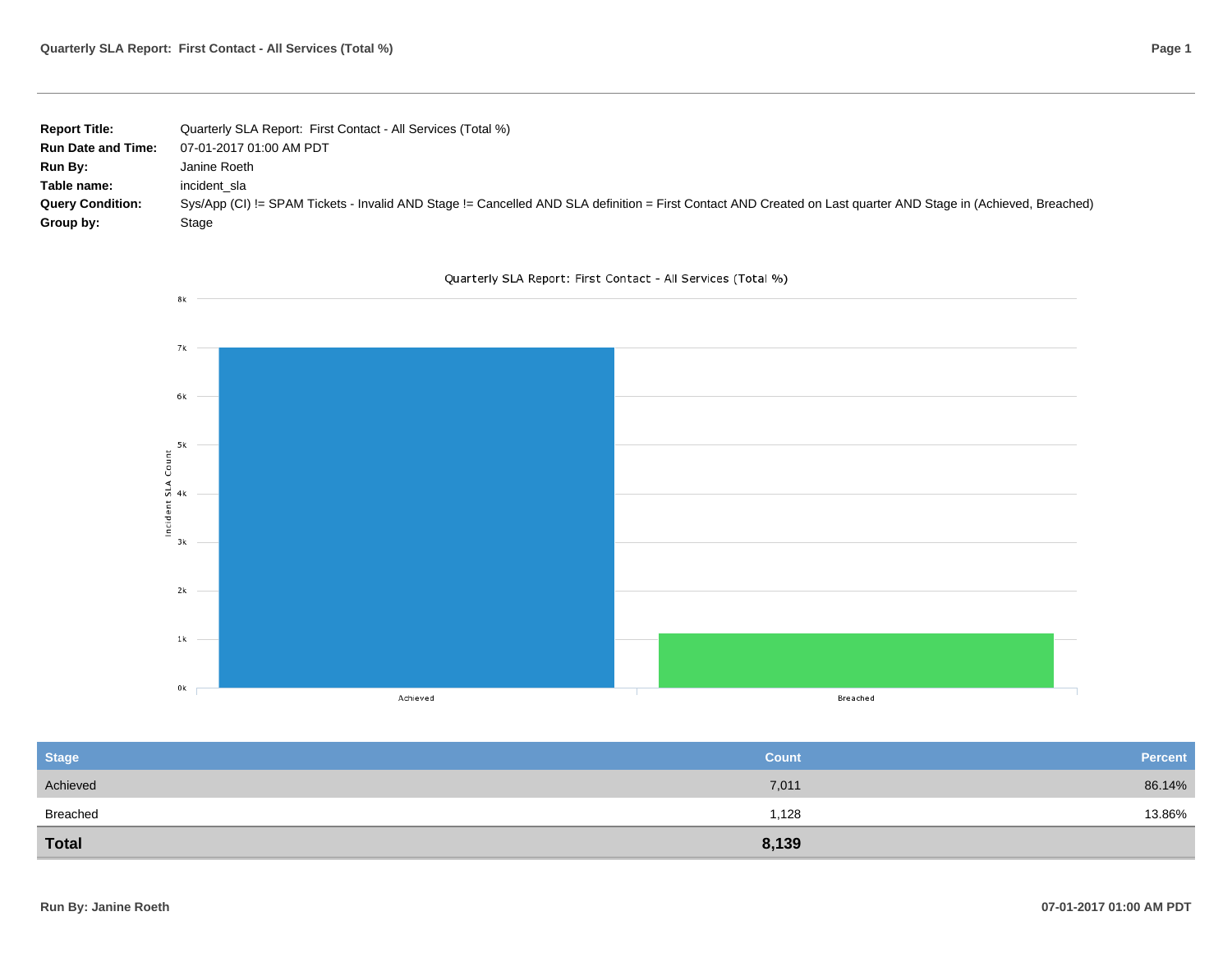| <b>Report Title:</b>      | Quarterly SLA Report: First Contact - All Services                                                                                                             |
|---------------------------|----------------------------------------------------------------------------------------------------------------------------------------------------------------|
| <b>Run Date and Time:</b> | 07-01-2017 01:00 AM PDT                                                                                                                                        |
| Run By:                   | Janine Roeth                                                                                                                                                   |
| Table name:               | incident sla                                                                                                                                                   |
| <b>Query Condition:</b>   | Sys/App (CI) != SPAM Tickets - Invalid AND Stage != Cancelled AND SLA definition = First Contact AND Created on Last quarter AND Stage in (Achieved, Breached) |
| Group by:                 | Service                                                                                                                                                        |

![](_page_1_Figure_2.jpeg)

![](_page_1_Figure_3.jpeg)

| <b>Service Totals</b>               | <b>Count Totals</b> | <b>Percent</b> |
|-------------------------------------|---------------------|----------------|
| <b>Accounts and Passwords Total</b> | 1,414               | 17.37%         |
| Desktop Support (SDS) Total         | 620                 | 7.62%          |
| Not Listed/Not Sure Total           | 523                 | 6.43%          |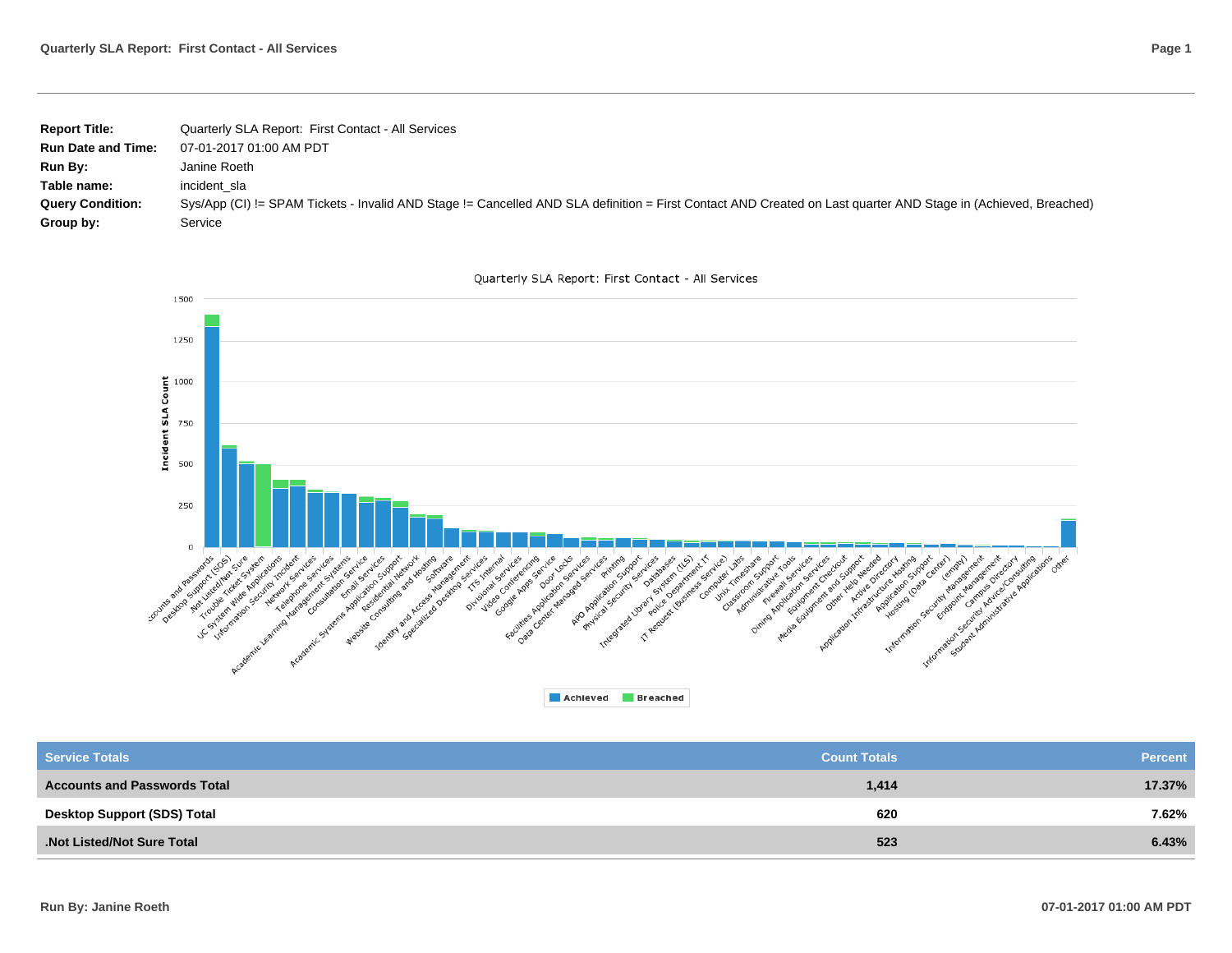| <b>Service Totals</b>                                       | <b>Count Totals</b> | <b>Percent</b> |
|-------------------------------------------------------------|---------------------|----------------|
| <b>Trouble Ticket System Total</b>                          | 509                 | 6.25%          |
| <b>UC System Wide Applications Total</b>                    | 410                 | 5.04%          |
| <b>Information Security Incident Total</b>                  | 409                 | 5.03%          |
| <b>Network Services Total</b>                               | 351                 | 4.31%          |
| <b>Telephone Services Total</b>                             | 341                 | 4.19%          |
| <b>Academic Learning Management Systems</b><br><b>Total</b> | 329                 | 4.04%          |
| <b>Consultation Service Total</b>                           | 308                 | 3.78%          |
| <b>Email Services Total</b>                                 | 301                 | 3.7%           |
| <b>Academic Systems Application Support Total</b>           | 280                 | 3.44%          |
| <b>Residential Network Total</b>                            | 201                 | 2.47%          |
| <b>Website Consulting and Hosting Total</b>                 | 196                 | 2.41%          |
| <b>Software Total</b>                                       | 121                 | 1.49%          |
| <b>Identity and Access Management Total</b>                 | 111                 | 1.36%          |
| <b>Specialized Desktop Services Total</b>                   | 105                 | 1.29%          |
| <b>ITS Internal Total</b>                                   | 98                  | 1.2%           |
| <b>Divisional Services Total</b>                            | 97                  | 1.19%          |
| <b>Video Conferencing Total</b>                             | 94                  | 1.15%          |
| <b>Google Apps Service Total</b>                            | 89                  | 1.09%          |
| <b>Door Locks Total</b>                                     | 63                  | 0.77%          |
| <b>Facilities Application Services Total</b>                | 63                  | 0.77%          |
| Data Center Managed Services Total                          | 58                  | 0.71%          |
| <b>Printing Total</b>                                       | 58                  | 0.71%          |
| <b>APO Application Support Total</b>                        | 57                  | 0.7%           |
| <b>Physical Security Services Total</b>                     | 56                  | 0.69%          |
| <b>Databases Total</b>                                      | 49                  | 0.6%           |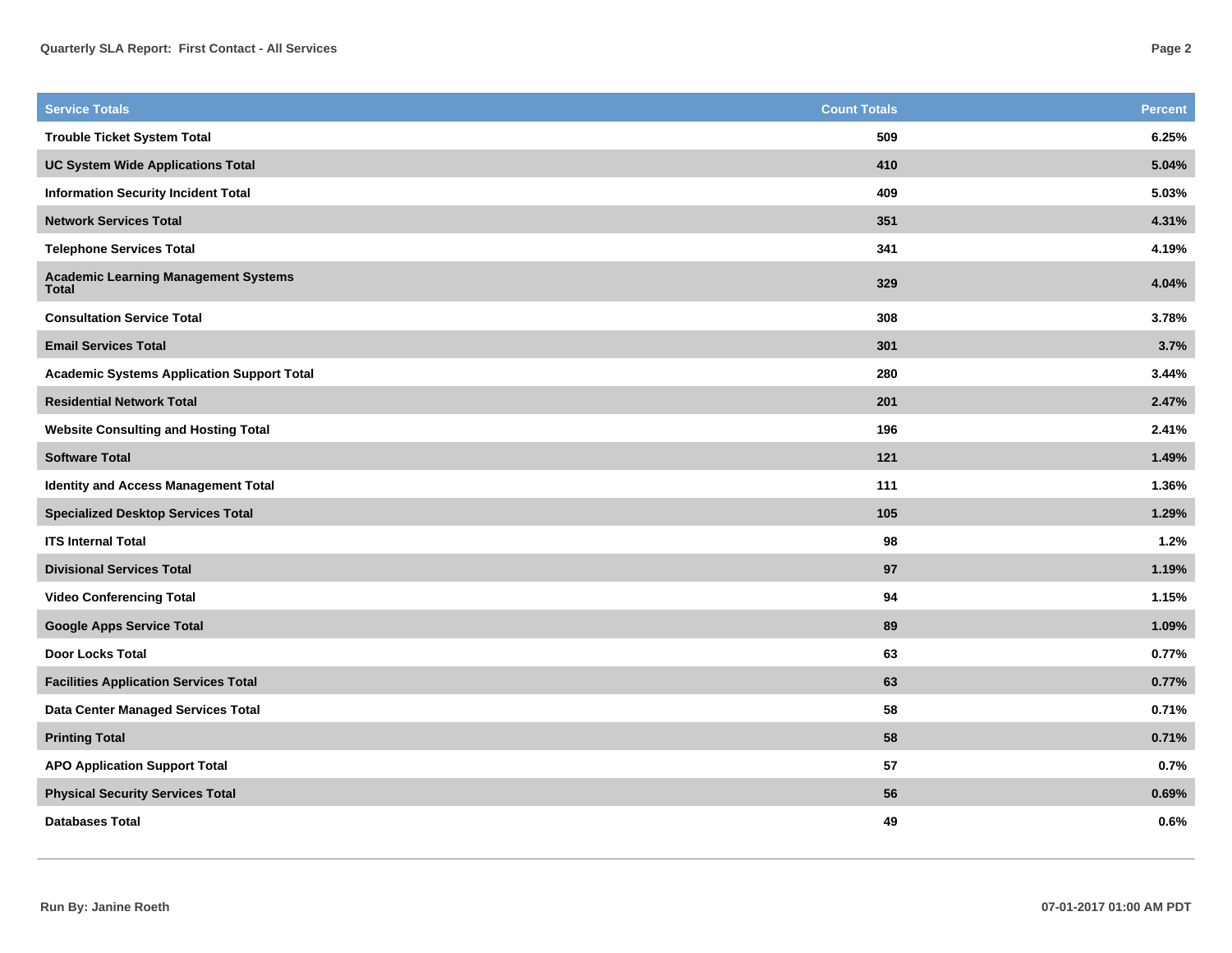| <b>Service Totals</b>                               | <b>Count Totals</b> | <b>Percent</b> |
|-----------------------------------------------------|---------------------|----------------|
| <b>Integrated Library System (ILS) Total</b>        | 46                  | 0.57%          |
| <b>Police Department IT Total</b>                   | 46                  | 0.57%          |
| <b>IT Request (Business Service) Total</b>          | 45                  | 0.55%          |
| <b>Computer Labs Total</b>                          | 41                  | 0.5%           |
| <b>Unix Timeshare Total</b>                         | 40                  | 0.49%          |
| <b>Classroom Support Total</b>                      | 37                  | 0.45%          |
| <b>Administrative Tools Total</b>                   | 35                  | 0.43%          |
| <b>Firewall Services Total</b>                      | 35                  | 0.43%          |
| <b>Dining Application Services Total</b>            | 33                  | 0.41%          |
| <b>Equipment Checkout Total</b>                     | 33                  | 0.41%          |
| <b>Media Equipment and Support Total</b>            | 33                  | 0.41%          |
| <b>Other Help Needed Total</b>                      | 31                  | 0.38%          |
| <b>Active Directory Total</b>                       | 30                  | 0.37%          |
| <b>Application Infrastructure Hosting Total</b>     | 30                  | 0.37%          |
| <b>Application Support Total</b>                    | 26                  | 0.32%          |
| <b>Hosting (Data Center) Total</b>                  | 25                  | 0.31%          |
| (empty) Total                                       | 18                  | 0.22%          |
| <b>Information Security Management Total</b>        | 17                  | 0.21%          |
| <b>Endpoint Management Total</b>                    | 14                  | 0.17%          |
| <b>Campus Directory Total</b>                       | 12                  | 0.15%          |
| <b>Information Security Advice/Consulting Total</b> | 12                  | 0.15%          |
| <b>Student Administrative Applications Total</b>    | 11                  | 0.14%          |
| <b>Other Total</b>                                  | 178                 | 2.19%          |

| <b>Service</b>                | Stage    | Count | <b>Percent</b> |
|-------------------------------|----------|-------|----------------|
| <b>Accounts and Passwords</b> | Achieved | 1,335 | 94.41%         |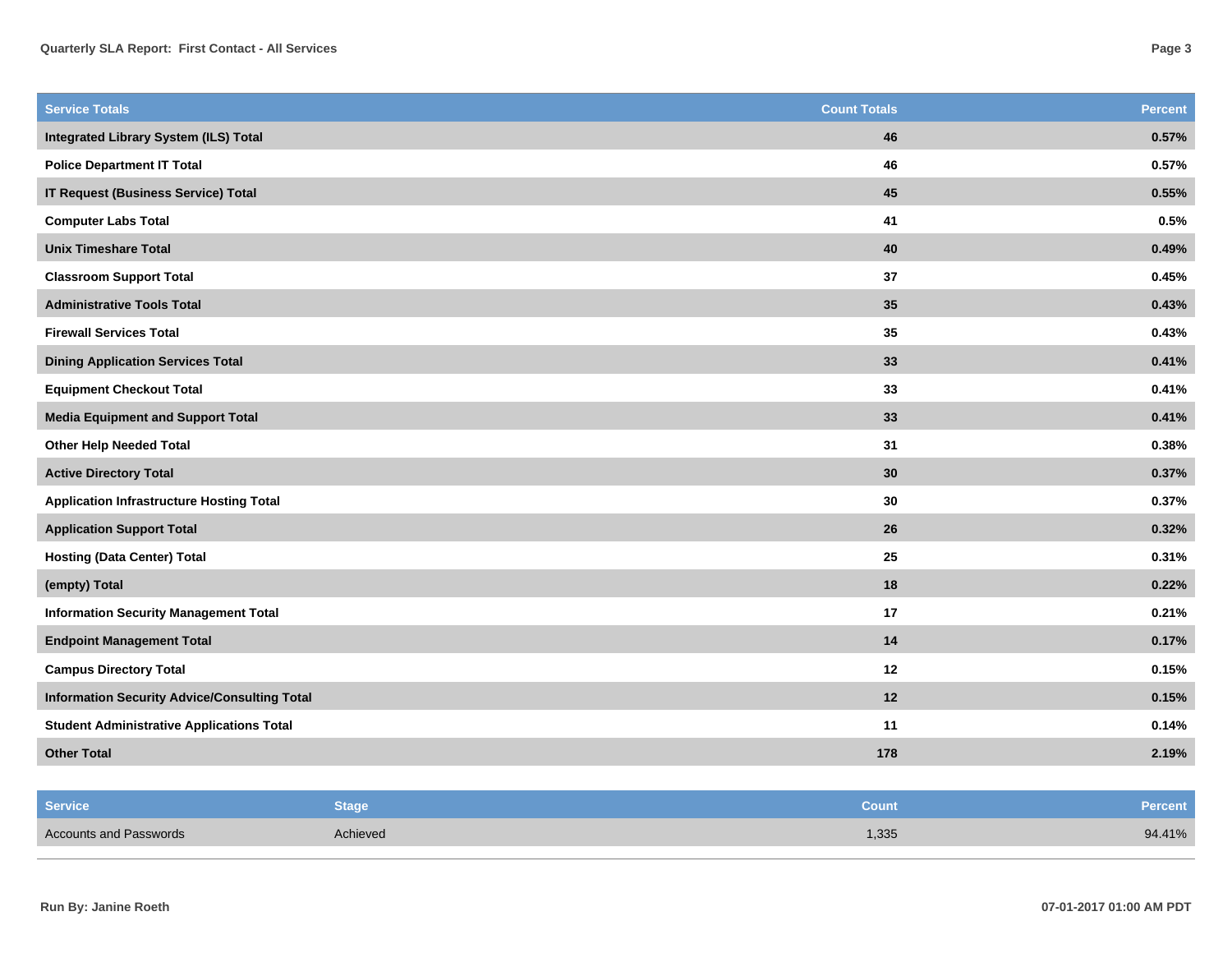| <b>Service</b>                       | <b>Stage</b>    | <b>Count</b>            | Percent |
|--------------------------------------|-----------------|-------------------------|---------|
|                                      | <b>Breached</b> | 79                      | 5.59%   |
|                                      |                 |                         |         |
| Desktop Support (SDS)                | Achieved        | 598                     | 96.45%  |
|                                      | Breached        | 22                      | 3.55%   |
|                                      |                 |                         |         |
| .Not Listed/Not Sure                 | Achieved        | 509                     | 97.32%  |
|                                      | Breached        | 14                      | 2.68%   |
|                                      |                 |                         |         |
| Trouble Ticket System                | Achieved        | $\sqrt{3}$              | 0.59%   |
|                                      | <b>Breached</b> | 506                     | 99.41%  |
|                                      |                 |                         |         |
| UC System Wide Applications          | Achieved        | 356                     | 86.83%  |
|                                      | Breached        | 54                      | 13.17%  |
|                                      |                 |                         |         |
| Information Security Incident        | Achieved        | 375                     | 91.69%  |
|                                      | Breached        | 34                      | 8.31%   |
|                                      |                 |                         |         |
| <b>Network Services</b>              | Achieved        | 330                     | 94.02%  |
|                                      | <b>Breached</b> | 21                      | 5.98%   |
|                                      |                 |                         |         |
| <b>Telephone Services</b>            | Achieved        | 333                     | 97.65%  |
|                                      | Breached        | $\bf 8$                 | 2.35%   |
|                                      |                 |                         |         |
| Academic Learning Management Systems | Achieved        | 325                     | 98.78%  |
|                                      | Breached        | $\overline{\mathbf{4}}$ | 1.22%   |
|                                      |                 |                         |         |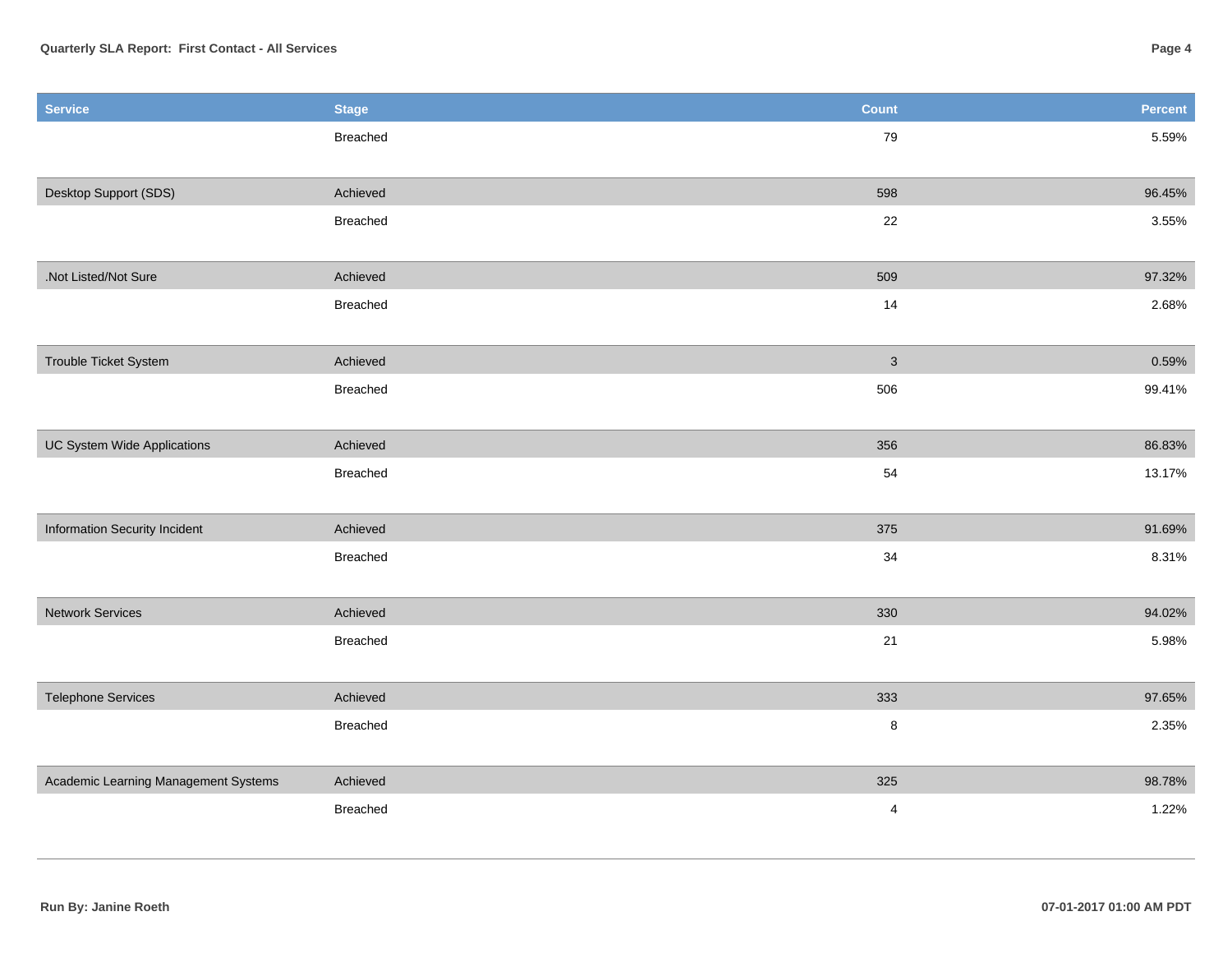## **Quarterly SLA Report: First Contact - All Services**

| <b>Service</b>                       | <b>Stage</b>    | <b>Count</b>            | Percent |
|--------------------------------------|-----------------|-------------------------|---------|
| <b>Consultation Service</b>          | Achieved        | 272                     | 88.31%  |
|                                      | Breached        | 36                      | 11.69%  |
|                                      |                 |                         |         |
| <b>Email Services</b>                | Achieved        | 285                     | 94.68%  |
|                                      | <b>Breached</b> | 16                      | 5.32%   |
|                                      |                 |                         |         |
| Academic Systems Application Support | Achieved        | 242                     | 86.43%  |
|                                      | <b>Breached</b> | 38                      | 13.57%  |
|                                      |                 |                         |         |
| <b>Residential Network</b>           | Achieved        | 184                     | 91.54%  |
|                                      | Breached        | $17$                    | 8.46%   |
|                                      |                 |                         |         |
| Website Consulting and Hosting       | Achieved        | 178                     | 90.82%  |
|                                      | <b>Breached</b> | 18                      | 9.18%   |
|                                      |                 |                         |         |
| Software                             | Achieved        | 117                     | 96.69%  |
|                                      | <b>Breached</b> | $\overline{\mathbf{4}}$ | 3.31%   |
|                                      |                 |                         |         |
| Identity and Access Management       | Achieved        | 97                      | 87.39%  |
|                                      | Breached        | 14                      | 12.61%  |
|                                      |                 |                         |         |
| <b>Specialized Desktop Services</b>  | Achieved        | 97                      | 92.38%  |
|                                      | <b>Breached</b> | $\bf 8$                 | 7.62%   |
|                                      |                 |                         |         |
| <b>ITS</b> Internal                  | Achieved        | 93                      | 94.9%   |
|                                      | <b>Breached</b> | $\,$ 5 $\,$             | 5.1%    |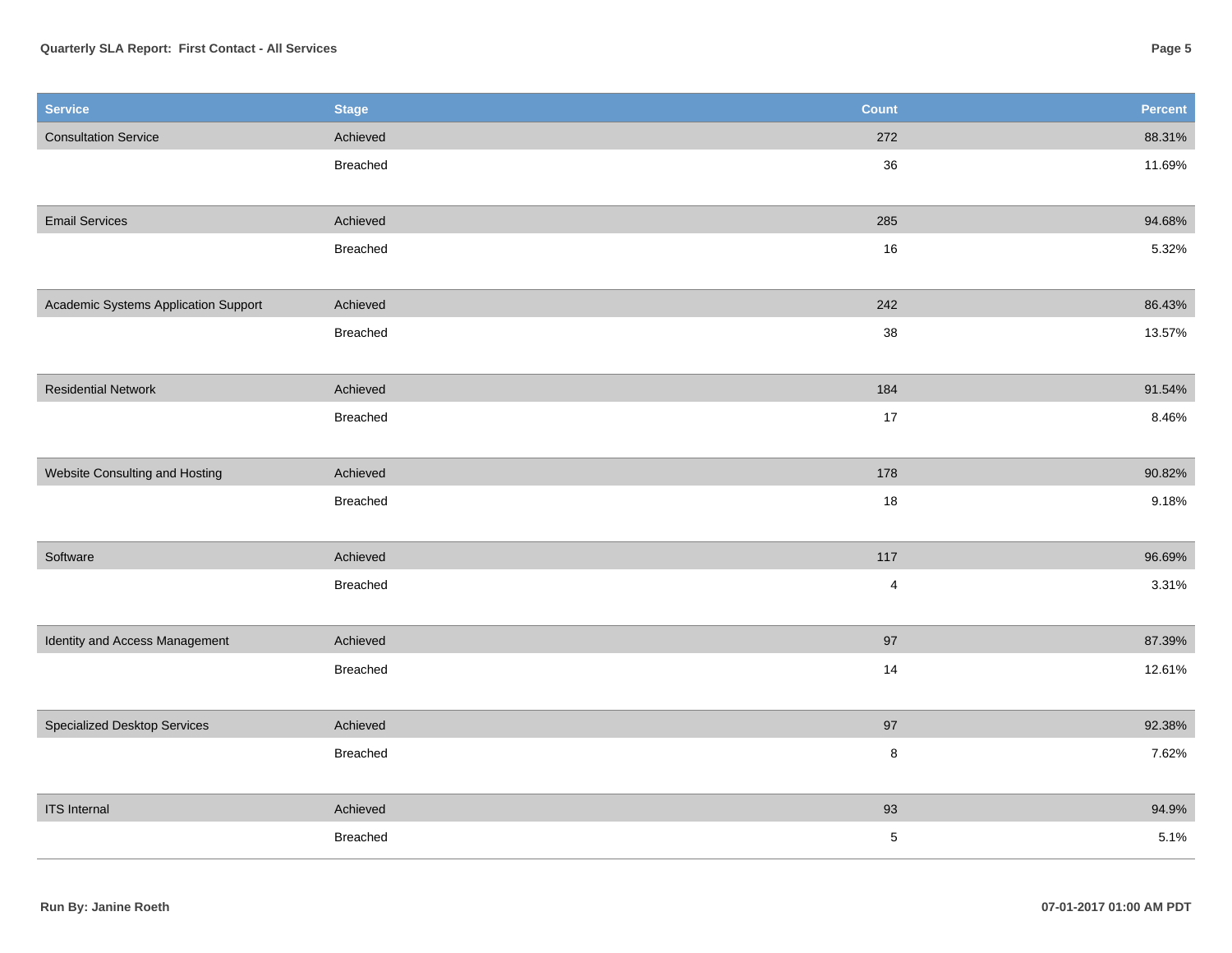| <b>Service</b>                         | <b>Stage</b>    | <b>Count</b> | Percent |
|----------------------------------------|-----------------|--------------|---------|
|                                        |                 |              |         |
| <b>Divisional Services</b>             | Achieved        | 92           | 94.85%  |
|                                        | <b>Breached</b> | $\sqrt{5}$   | 5.15%   |
|                                        |                 |              |         |
| Video Conferencing                     | Achieved        | 70           | 74.47%  |
|                                        | Breached        | 24           | 25.53%  |
|                                        |                 |              |         |
| Google Apps Service                    | Achieved        | 84           | 94.38%  |
|                                        | Breached        | $\,$ 5 $\,$  | 5.62%   |
| Door Locks                             | Achieved        | 60           | 95.24%  |
|                                        | Breached        | $\mathbf 3$  | 4.76%   |
|                                        |                 |              |         |
| <b>Facilities Application Services</b> | Achieved        | 48           | 76.19%  |
|                                        | Breached        | 15           | 23.81%  |
|                                        |                 |              |         |
| Data Center Managed Services           | Achieved        | 48           | 82.76%  |
|                                        | Breached        | $10$         | 17.24%  |
|                                        |                 |              |         |
| Printing                               | Achieved        | 58           | 100%    |
|                                        |                 | 52           |         |
| <b>APO Application Support</b>         | Achieved        |              | 91.23%  |
|                                        | Breached        | $\,$ 5 $\,$  | 8.77%   |
| <b>Physical Security Services</b>      | Achieved        | 51           | 91.07%  |
|                                        | Breached        | $\,$ 5 $\,$  | 8.93%   |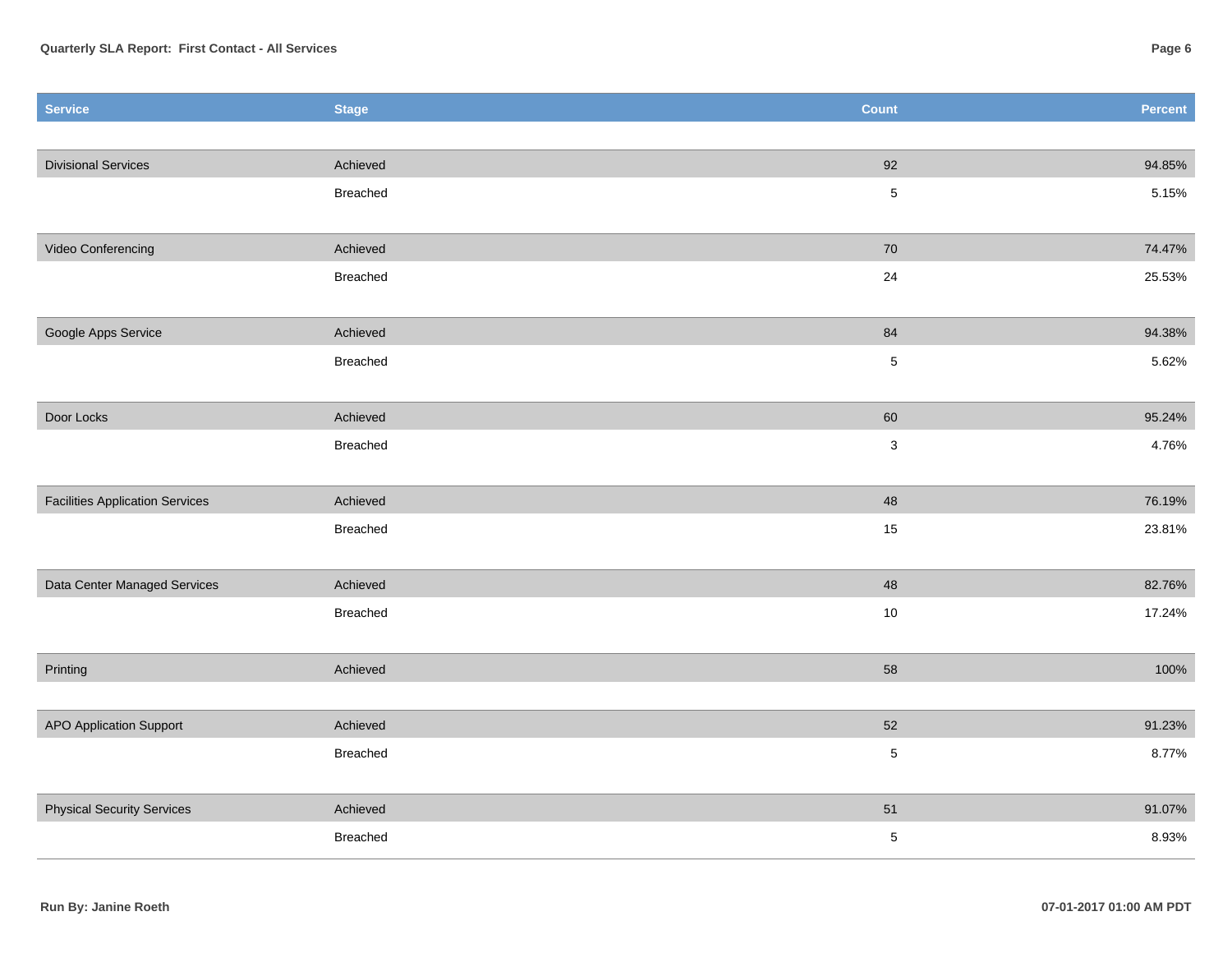| 37<br>Achieved<br>75.51%<br>Databases<br>12<br>Breached<br>24.49%<br>Integrated Library System (ILS)<br>Achieved<br>31<br>67.39%<br>Breached<br>$15\,$<br>32.61%<br>Police Department IT<br>Achieved<br>32<br>69.57%<br>Breached<br>14<br>30.43%<br>IT Request (Business Service)<br>38<br>Achieved<br>84.44%<br>$\boldsymbol{7}$<br>Breached<br>15.56%<br>$40\,$<br>Computer Labs<br>Achieved<br>97.56%<br>$\mathbf{1}$<br>2.44%<br>Breached<br>90%<br>Unix Timeshare<br>Achieved<br>36<br>$\overline{4}$<br>10%<br>Breached<br>36<br>Classroom Support<br>Achieved<br>97.3%<br>2.7%<br>Breached<br>$\mathbf{1}$<br><b>Administrative Tools</b><br>Achieved<br>32<br>91.43%<br>$\mathbf 3$<br>8.57%<br>Breached<br>21<br>Achieved<br>60%<br><b>Firewall Services</b> | <b>Service</b> | <b>Stage</b> | <b>Count</b> | Percent |
|-----------------------------------------------------------------------------------------------------------------------------------------------------------------------------------------------------------------------------------------------------------------------------------------------------------------------------------------------------------------------------------------------------------------------------------------------------------------------------------------------------------------------------------------------------------------------------------------------------------------------------------------------------------------------------------------------------------------------------------------------------------------------|----------------|--------------|--------------|---------|
|                                                                                                                                                                                                                                                                                                                                                                                                                                                                                                                                                                                                                                                                                                                                                                       |                |              |              |         |
|                                                                                                                                                                                                                                                                                                                                                                                                                                                                                                                                                                                                                                                                                                                                                                       |                |              |              |         |
|                                                                                                                                                                                                                                                                                                                                                                                                                                                                                                                                                                                                                                                                                                                                                                       |                |              |              |         |
|                                                                                                                                                                                                                                                                                                                                                                                                                                                                                                                                                                                                                                                                                                                                                                       |                |              |              |         |
|                                                                                                                                                                                                                                                                                                                                                                                                                                                                                                                                                                                                                                                                                                                                                                       |                |              |              |         |
|                                                                                                                                                                                                                                                                                                                                                                                                                                                                                                                                                                                                                                                                                                                                                                       |                |              |              |         |
|                                                                                                                                                                                                                                                                                                                                                                                                                                                                                                                                                                                                                                                                                                                                                                       |                |              |              |         |
|                                                                                                                                                                                                                                                                                                                                                                                                                                                                                                                                                                                                                                                                                                                                                                       |                |              |              |         |
|                                                                                                                                                                                                                                                                                                                                                                                                                                                                                                                                                                                                                                                                                                                                                                       |                |              |              |         |
|                                                                                                                                                                                                                                                                                                                                                                                                                                                                                                                                                                                                                                                                                                                                                                       |                |              |              |         |
|                                                                                                                                                                                                                                                                                                                                                                                                                                                                                                                                                                                                                                                                                                                                                                       |                |              |              |         |
|                                                                                                                                                                                                                                                                                                                                                                                                                                                                                                                                                                                                                                                                                                                                                                       |                |              |              |         |
|                                                                                                                                                                                                                                                                                                                                                                                                                                                                                                                                                                                                                                                                                                                                                                       |                |              |              |         |
|                                                                                                                                                                                                                                                                                                                                                                                                                                                                                                                                                                                                                                                                                                                                                                       |                |              |              |         |
|                                                                                                                                                                                                                                                                                                                                                                                                                                                                                                                                                                                                                                                                                                                                                                       |                |              |              |         |
|                                                                                                                                                                                                                                                                                                                                                                                                                                                                                                                                                                                                                                                                                                                                                                       |                |              |              |         |
|                                                                                                                                                                                                                                                                                                                                                                                                                                                                                                                                                                                                                                                                                                                                                                       |                |              |              |         |
|                                                                                                                                                                                                                                                                                                                                                                                                                                                                                                                                                                                                                                                                                                                                                                       |                |              |              |         |
|                                                                                                                                                                                                                                                                                                                                                                                                                                                                                                                                                                                                                                                                                                                                                                       |                |              |              |         |
|                                                                                                                                                                                                                                                                                                                                                                                                                                                                                                                                                                                                                                                                                                                                                                       |                |              |              |         |
|                                                                                                                                                                                                                                                                                                                                                                                                                                                                                                                                                                                                                                                                                                                                                                       |                |              |              |         |
|                                                                                                                                                                                                                                                                                                                                                                                                                                                                                                                                                                                                                                                                                                                                                                       |                |              |              |         |
|                                                                                                                                                                                                                                                                                                                                                                                                                                                                                                                                                                                                                                                                                                                                                                       |                |              |              |         |
|                                                                                                                                                                                                                                                                                                                                                                                                                                                                                                                                                                                                                                                                                                                                                                       |                |              |              |         |
|                                                                                                                                                                                                                                                                                                                                                                                                                                                                                                                                                                                                                                                                                                                                                                       |                |              |              |         |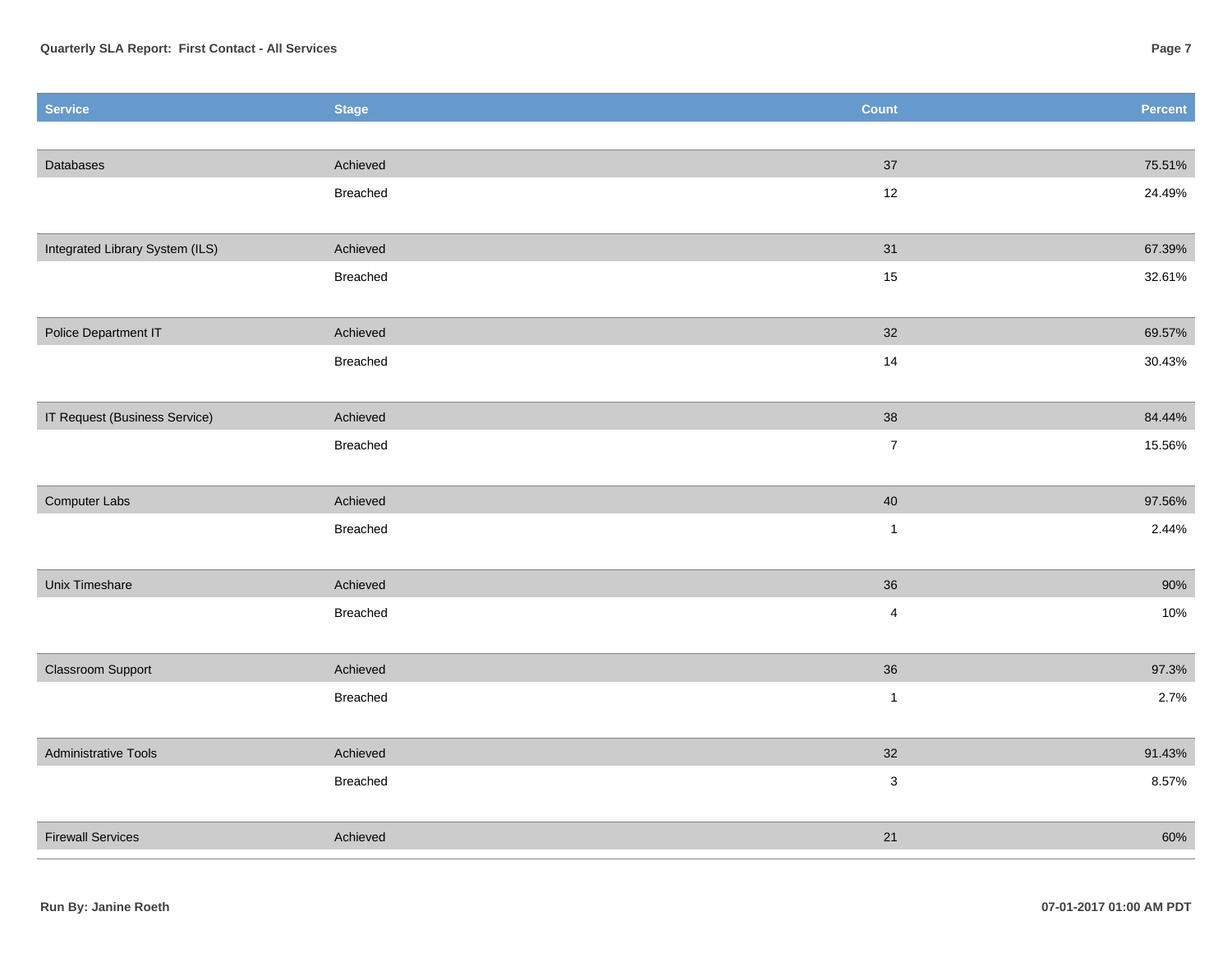| <b>Service</b>                     | <b>Stage</b>    | Count            | Percent |
|------------------------------------|-----------------|------------------|---------|
|                                    | Breached        | 14               | 40%     |
|                                    |                 |                  |         |
| <b>Dining Application Services</b> | Achieved        | 19               | 57.58%  |
|                                    | <b>Breached</b> | 14               | 42.42%  |
|                                    |                 |                  |         |
| <b>Equipment Checkout</b>          | Achieved        | $26\,$           | 78.79%  |
|                                    | Breached        | $\overline{7}$   | 21.21%  |
|                                    |                 |                  |         |
| Media Equipment and Support        | Achieved        | 23               | 69.7%   |
|                                    | Breached        | 10               | 30.3%   |
|                                    |                 |                  |         |
| Other Help Needed                  | Achieved        | 22               | 70.97%  |
|                                    | Breached        | $\boldsymbol{9}$ | 29.03%  |
|                                    |                 |                  |         |
| <b>Active Directory</b>            | Achieved        | 28               | 93.33%  |
|                                    | Breached        | $\overline{2}$   | 6.67%   |
|                                    |                 |                  |         |
| Application Infrastructure Hosting | Achieved        | 22               | 73.33%  |
|                                    | <b>Breached</b> | $\bf 8$          | 26.67%  |
|                                    |                 |                  |         |
| <b>Application Support</b>         | Achieved        | 22               | 84.62%  |
|                                    | Breached        | $\pmb{4}$        | 15.38%  |
|                                    |                 |                  |         |
| Hosting (Data Center)              | Achieved        | 24               | 96%     |
|                                    | Breached        | $\mathbf{1}$     | $4\%$   |
|                                    |                 |                  |         |